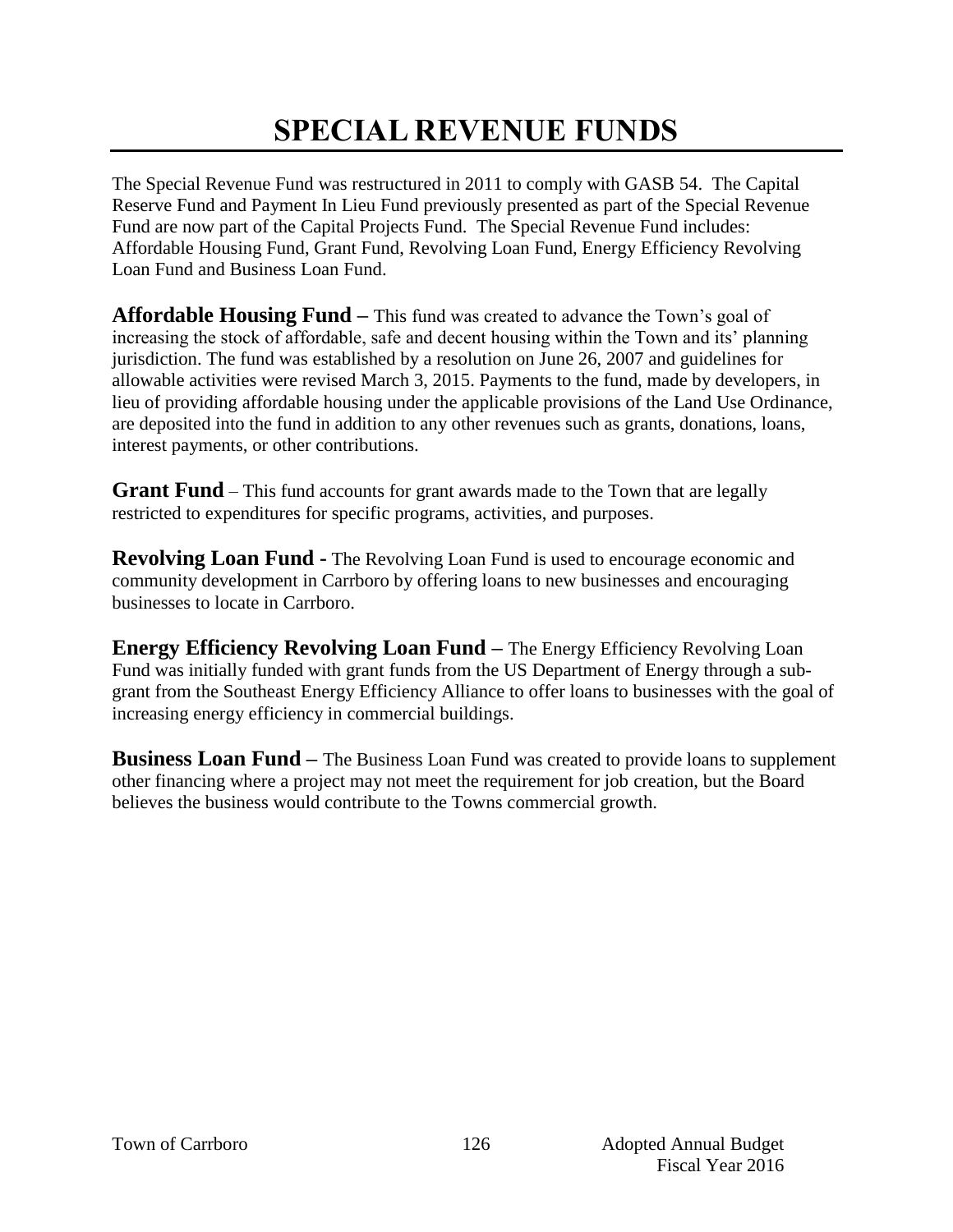## **Budget summary**

| <b>REVENUE</b>             | <b>TOTAL</b><br><b>APPROP.</b> | <b>PRIOR</b><br><b>YEARS</b><br><b>ACTUAL</b> | FY 2014-15<br><b>ADOPTED</b><br><b>BUDGET</b> | FY 2015-16<br><b>ADOPTED</b><br><b>BUDGET</b> | <b>CHANGE</b> |
|----------------------------|--------------------------------|-----------------------------------------------|-----------------------------------------------|-----------------------------------------------|---------------|
| <b>INVESTMENT EARNINGS</b> | 654,760                        | 654,760                                       | 88,854                                        | 7.009                                         | $-92%$        |
| <b>GRANT REVENUES</b>      | 815.604                        | 637,900                                       | 211,523                                       | 162,237                                       | $-23%$        |
| <b>OTHER REVENUES</b>      | 850.128                        | 871,128                                       | 380,048                                       | 429,522                                       | 13%           |
| <b>FUND BALANCE</b>        |                                |                                               |                                               | 150,438                                       |               |
| <b>TRANSFERS</b>           | 317,246                        | 38,707                                        | 179.987                                       | 26,300                                        | $-85%$        |
| <b>TOTAL</b>               | 2,637,738                      | 2,202,495                                     | 860,412                                       | 775,506                                       | $-10%$        |

#### *EXPENDITURE*

| <b>COMMUNITY DEVELOPMENT</b>              |           | 25,000    |         |         | N/A     |
|-------------------------------------------|-----------|-----------|---------|---------|---------|
| <b>GENERAL GOVERNMENT</b>                 | 30,386    | 26,679    | 3,707   |         | $-100%$ |
| <b>OTHER APPROPRIATIONS</b><br>(LOANS)    | 850,128   | 850.128   | 303,132 |         | $-100%$ |
| <b>TRANSFERS TO OTHER</b><br><b>FUNDS</b> | 69,200    |           |         |         | N/A     |
| <b>GRANT EXPENDITURES</b>                 | 899.943   | 451.464   | 237,803 | 188,537 | $-21\%$ |
| <b>RESERVES</b>                           | 663,081   | 653,081   | 315,770 | 586,969 | 86%     |
| <b>TOTAL</b>                              | 2,512,738 | 2,006,352 | 860,412 | 775,506 | $-10%$  |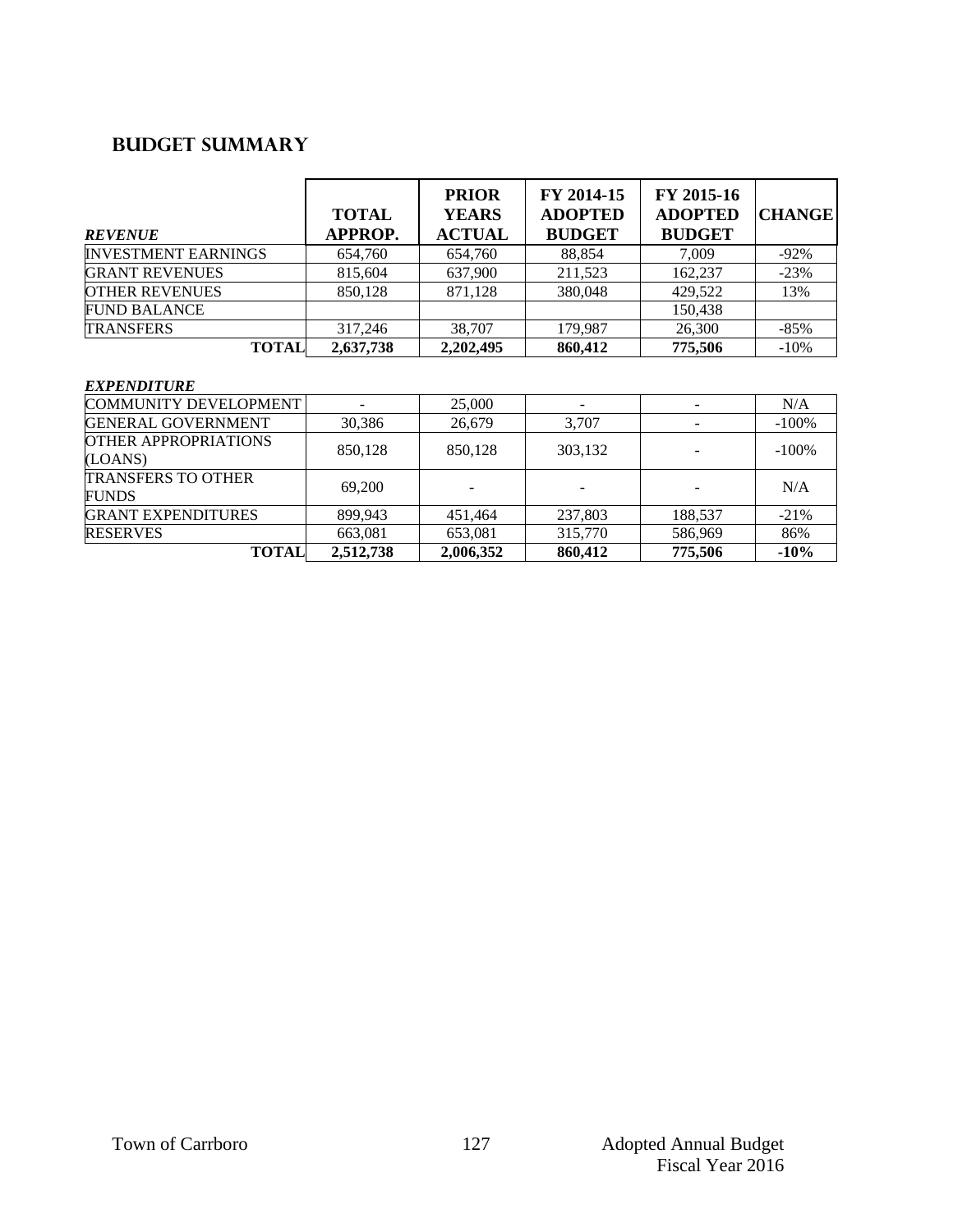# **AFFORDABLE HOUSING FUND**

This fund was created in 2007 with the goal of increasing the stock of affordable, safe and decent housing within the Town and its planning jurisdiction. Funding for the fund is from developers that make a cash payment, in lieu of providing affordable housing under the applicable provisions of the Land Use Ordinance, and other revenues such as grants, donations, loans, interest payments, or other contributions that are received.

### **GOALS**

- Increase number of homeownership and rental units that are permanently affordable in Carrboro.
- Fully evaluate and reduce housing density restrictions to slow the climb of housing prices and diversify housing stock, particularly in high transit areas.
- Decrease barriers to first-time homeownership and to homeownership retention, particularly among seniors.
- Reduce negative effects of parking requirements on rental prices.
- Slow the pressure on rental prices by increasing rental housing stock, particularly in hightransit areas.
- Reduce erosion of rental housing quality and affordability
- Improve opportunities for developers and potential partners to identify affordability in a project.
- Develop a dedicated funding source.
- Ensure implementation of the Affordable Housing Strategy.
- Acquisition of land/property for the creation of affordable housing.

### **SERVICES PROVIDED & ACTIVITIES**

- Provide staffing for the Affordable Housing Task Force.
- Town liaison with the Orange County Partnership to End Homelessness.
- Town liaison with the Orange County Affordable Housing Coalition.
- Coordinate housing efforts and create housing plans as an Orange County HOME Consortium member.
- Market Carrboro's Affordable Housing Fund.
- Review applications to the Affordable Housing Fund and ensure proper use of funds.

## **PREVIOUS YEAR ACCOMPLISHMENTS**

- Created and adopted the Affordable Housing Goals and Strategies document.
- Set a ten year stretch goal for the number of permanently affordable rental and homeownership units in Carrboro.
- Hired a dedicated staff person.
- Established bi-monthly Affordable Housing Task Force meeting schedule.
- Better positioned the Town for future affordable housing opportunities by cultivating relationships with experienced nonprofit affordable housing professionals and developers.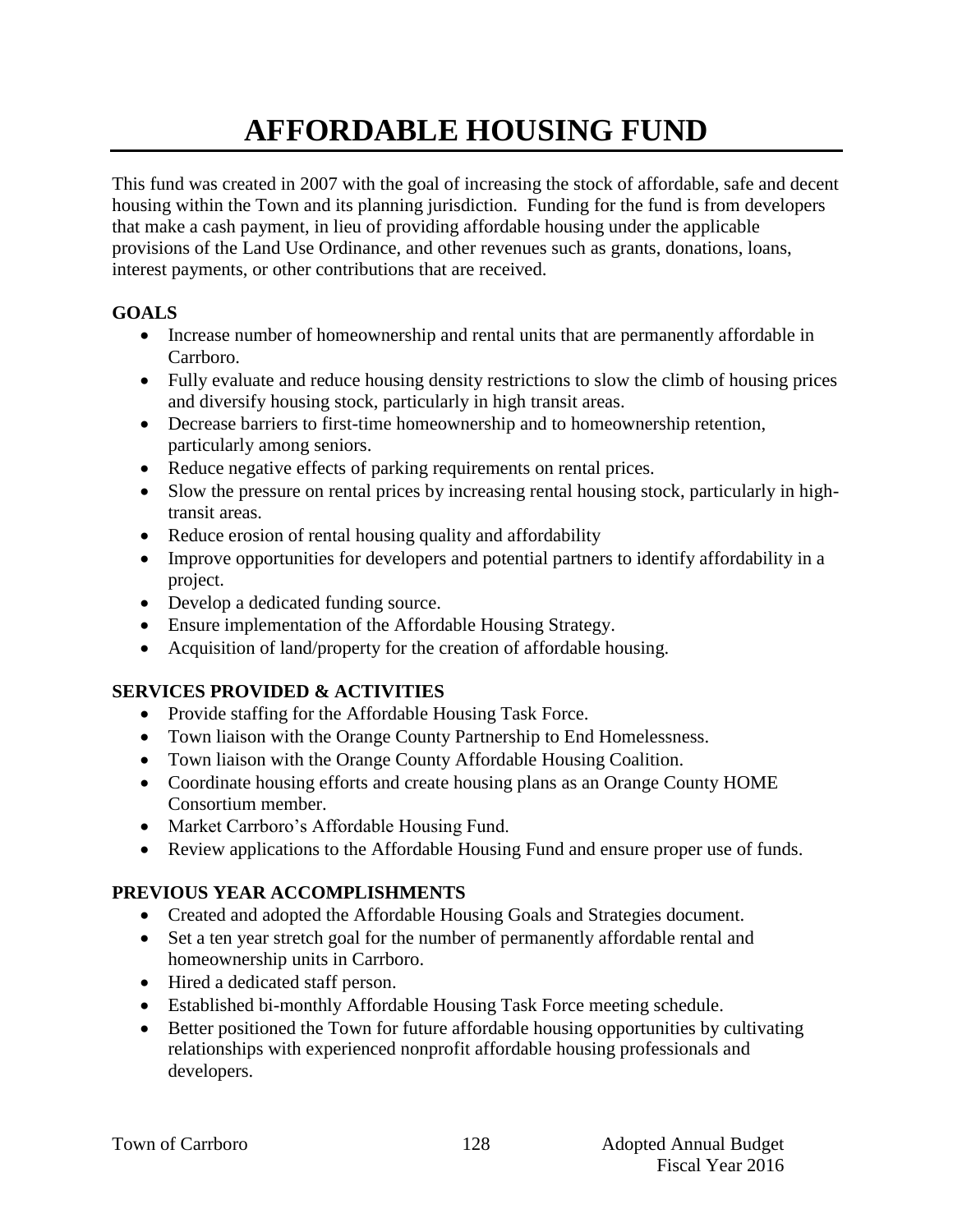- Increased the usefulness of the Affordable Housing Fund as a tool for achieving the Town's affordable housing goals.
- Have played a leadership role at regional transit tables to ensure affordable housing goals are priorities.
- Decreased the barrier to first time homeownership by approving Community Home Trust's ability to provide unrestricted fee simple interest to lenders.
- Established an Interlocal agreement with the Community Home Trust through a partnership with Orange County, Chapel Hill and Hillsborough that will improve the sustainability of the Home Trust.

### **UPCOMING FISCAL YEAR OBJECTIVES**

- Develop guidelines that will better incentivize developers to create affordable housing.
- Increasing the usefulness of that Affordable Housing Fund as a tool for achieving the Town's affordable housing goals.
- Develop a parking plan that will incorporate affordable housing concerns.
- Identify plots of land for potential Low-Income Housing Tax Credit developments.
- Create an inventory of publicly owned land to be analyzed for the possibility of creating affordable housing.
- Assist in the creation of a five year Affordable Housing Consolidated Plan for the County.
- Create an inventory of abandoned properties to identify opportunities for the creation of affordable housing.
- Review and make changes to the Town's Land Use Regulations to better accommodate and promote affordable housing.

| <b>REVENUE</b>      | <b>TOTAL</b><br><b>APPROPRIATED</b> | <b>PRIOR</b><br><b>YEARS</b><br><b>ACTUAL</b> | FY 2014-15<br><b>ADOPTED</b><br><b>BUDGET</b> | FY 2015-16<br><b>ADOPTED</b><br><b>BUDGET</b> | <b>CHANGE</b> |
|---------------------|-------------------------------------|-----------------------------------------------|-----------------------------------------------|-----------------------------------------------|---------------|
| <b>INVESTMENT</b>   |                                     |                                               | 560                                           |                                               |               |
| <b>EARNINGS</b>     |                                     |                                               |                                               |                                               | $-100%$       |
| <b>FUND BALANCE</b> |                                     |                                               |                                               | 34.750                                        |               |
| <b>TRANSFERS</b>    | 47.707                              | 47.707                                        | 28,707                                        |                                               | $-100%$       |
| <b>SUBTOTAL</b>     | 47,707                              | 47,707                                        | 29,267                                        | 34,750                                        | 19%           |

### **BUDGET SUMMARY**

#### *EXPENDITURE*

| <b>HILLSBOROUGH</b> |        |        |        |        |         |
|---------------------|--------|--------|--------|--------|---------|
| <b>HOUSING CO-</b>  | 9.000  | 9.000  | -      |        | N/A     |
| <b>OPERATIVE</b>    |        |        |        |        |         |
| PEST CONTROL        | 3.707  |        | 3,707  |        | $-100%$ |
| <b>RESERVES</b>     | 35,000 | 25,000 | 25.560 | 34,750 | 36%     |
| SUBTOTAL            | 47,707 | 34,000 | 29,267 | 34,750 | 19%     |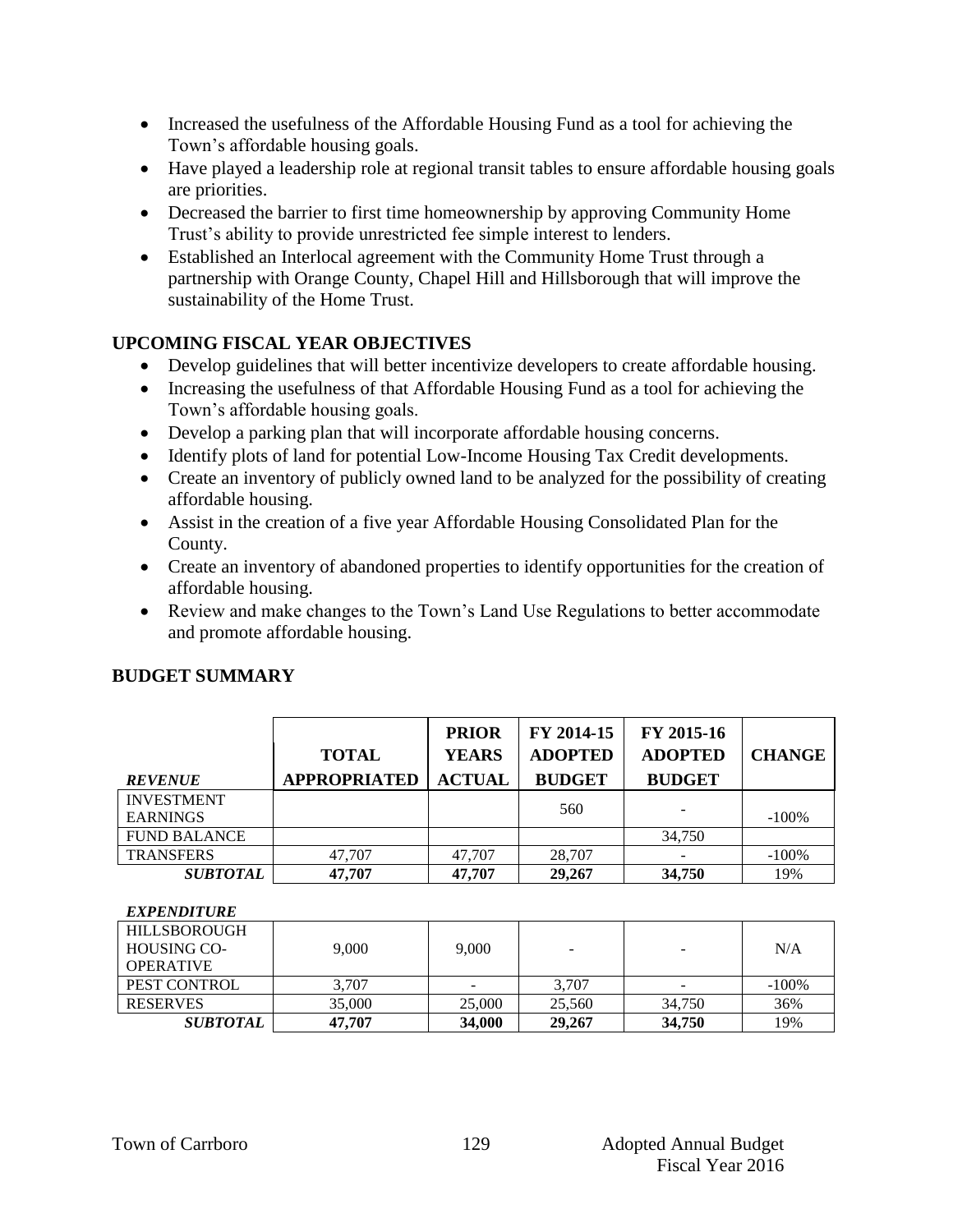## **GRANT FUND**

The Grant Fund accounts for grant awards made to the Town by other public or private funding sources.

Below is a summary of the grants currently in the Grant Fund:

- Cultural Arts and Entertainment District. Several funding sources have been secured for planning a Cultural Arts and Entertainment District. These include the Orange County Arts Commission (\$1,500), Strowd Rose Foundation (\$9,800) and the Town of Carrboro (\$15,000).
- NC Solar Center through NC State University awarded a grant of \$97,297 towards the purchase of a hybrid solid waste vehicle. Delivery is expected in FY 2014-15.

In FY 2014-15 the Small Business and Entrepreneurial Assistance Community Development Block Grant was closed out.

| <b>REVENUE</b>                                | <b>TOTAL</b><br><b>APPROPRIATED</b> | <b>PRIOR</b><br><b>YEARS</b><br><b>ACTUAL</b> | FY 2014-15<br><b>ADOPTED</b><br><b>BUDGET</b> | FY 2015-16<br><b>ADOPTED</b><br><b>BUDGET</b> | <b>CHANGE</b> |
|-----------------------------------------------|-------------------------------------|-----------------------------------------------|-----------------------------------------------|-----------------------------------------------|---------------|
| <b>INVESTMENT</b><br><b>EARNINGS</b>          |                                     |                                               | 20                                            |                                               | $-100%$       |
| <b>CDBG - ROBERSON</b><br><b>STREET SEWER</b> | 171,700                             | 171,700                                       | 146,563                                       |                                               | $-100%$       |
| <b>CDBG PRORAM/OTHER</b><br><b>INCOME</b>     | 7.000                               | 7.000                                         |                                               |                                               | N/A           |
| <b>ORANGE COUNTY</b><br><b>CDBG MATCH</b>     | 64,940                              |                                               | 64,940                                        | 64,940                                        | $0\%$         |
| <b>NC SOLAR CENTER -</b><br>NCSU              |                                     |                                               |                                               | 97.297                                        | 0%            |
| <b>TRANSFER</b>                               | 153,539                             |                                               | 26,280                                        | 26,300                                        | $0\%$         |
| <b>SUBTOTAL</b>                               | 969,143                             | 637,900                                       | 237,803                                       | 188,537                                       | $-21\%$       |

### **Budget summary**

| <i><b>EXPENDITURE</b></i> |  |
|---------------------------|--|
|---------------------------|--|

| <b>SUBTOTAL</b>                                  | 969,143 | 451,464 | 237,803 | 188,537 | $-21%$  |
|--------------------------------------------------|---------|---------|---------|---------|---------|
| <b>TRANSFERS</b>                                 | 69,200  |         |         |         | N/A     |
| <b>HYBRID SOLID WASTE</b><br><b>TRUCK</b>        |         |         |         | 97,297  | 0%      |
| <b>CULTURAL A &amp; E</b><br><b>DISTRICT</b>     | 26,300  | 3,564   | 26,300  | 26,300  | $0\%$   |
| <b>CDBG - ROBERSON</b><br><b>STREET SEWER</b>    | 312,979 |         | 211,503 | 64,940  | $-69\%$ |
| <b>ENERGY EFFICIENCY</b><br><b>PROGRAM</b>       | 242,900 | 242,900 |         |         | N/A     |
| <b>WATER RESTORATION -</b><br><b>CLEAN WATER</b> | 205,000 | 205,000 |         |         | N/A     |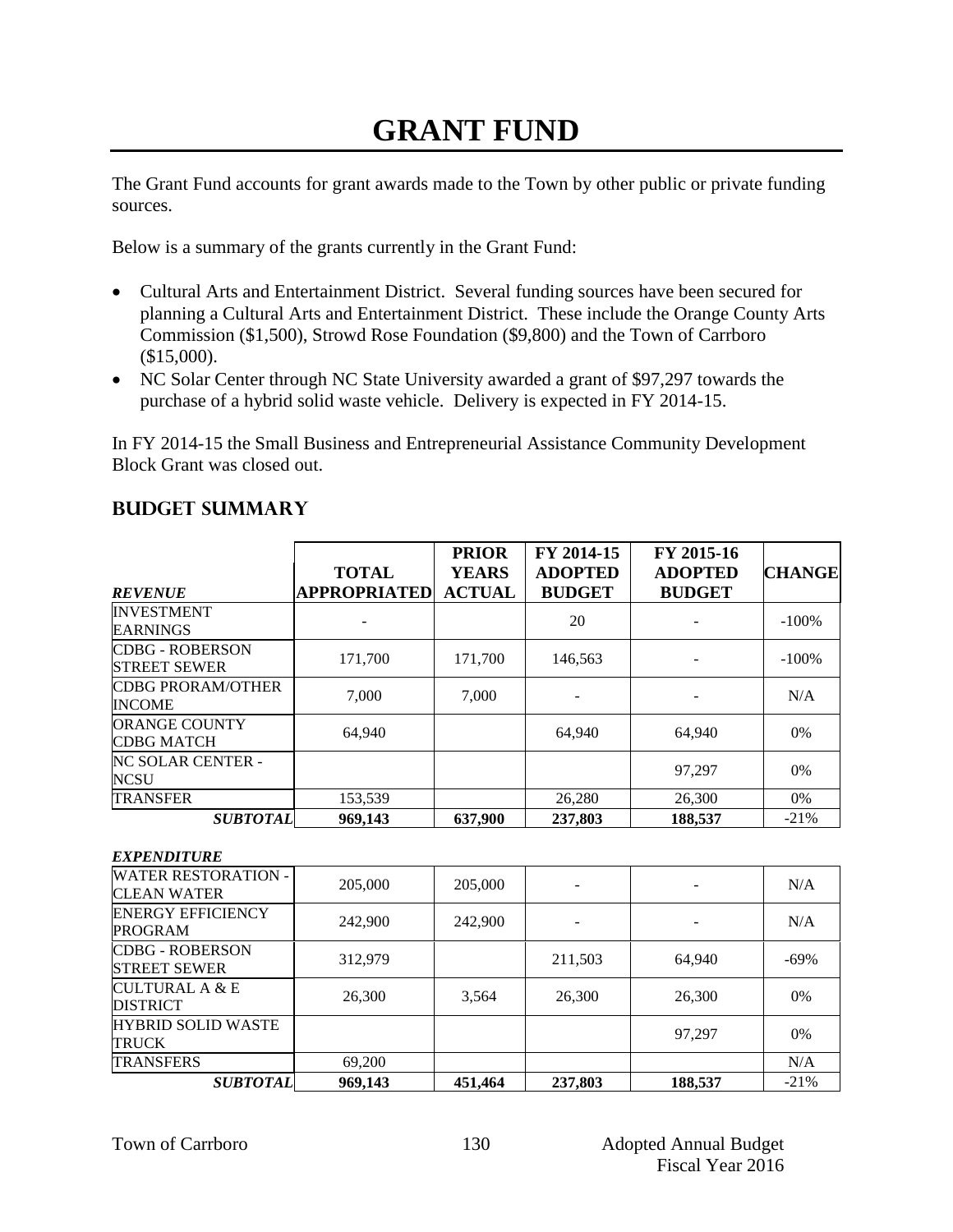# **REVOLVING LOAN FUND**

The Revolving Loan Fund sustains itself with the interest earned on loans provided to businesses. With this interest, a reserve is created that enables the Town to continue loaning funds to businesses. As loans are paid off, the Town closes the loans and removes them from financial records.

The Revolving Loan Fund contains the following active loans to businesses:

| <b>Business</b>                | Amount<br><b>Borrowed</b> | Date of<br><b>Original Loan</b> |
|--------------------------------|---------------------------|---------------------------------|
| <b>Alphabet Soup</b>           | \$48,000                  | 2001                            |
| Bryan's Guitar and Music, Inc. | \$90,000                  | 2004                            |
| Art in a Pickle                | \$105,000                 | 2007                            |
| Carrboro Co-Working            | \$90,000                  | 2008                            |
| <b>Beehive</b>                 | \$56,000                  | 2009                            |
| Carrboro Citizen               | \$50,000                  | 2009                            |
| The Kind Coffee                | \$57,000                  | 2009                            |
| Second Wind, LLC               | \$45,000                  | 2012                            |
| <b>PTA Thrift Store</b>        | \$24,000                  | 2013                            |
| Cameron's                      | \$50,000                  | 2014                            |

### **BUDGET SUMMARY**

| <b>REVENUE</b>                                   | <b>TOTAL</b><br><b>APPROPRIATED</b> | <b>PRIOR</b><br><b>YEARS</b><br><b>ACTUAL</b> | FY 2014-15<br><b>ADOPTED</b><br><b>BUDGET</b> | FY 2015-16<br><b>ADOPTED</b><br><b>BUDGET</b> | <b>CHANGE</b> |
|--------------------------------------------------|-------------------------------------|-----------------------------------------------|-----------------------------------------------|-----------------------------------------------|---------------|
| <b>INVESTMENT EARNINGS</b>                       | 654,760                             | 654,760                                       | 81,070                                        | 4,536                                         | $-94%$        |
| <b>OTHER REVENUE - LOAN</b><br><b>REPAYMENTS</b> | 743,000                             | 743,000                                       | 60,000                                        | 45,308                                        | $-24%$        |
| <b>OTHER FINANCING</b><br><b>SOURCES</b>         |                                     |                                               | 299,140                                       | 324,579                                       | 9%            |
| <b>SUBTOTAL</b>                                  | 1,397,760                           | 1,397,760                                     | 440,210                                       | 374,423                                       | $-15%$        |

#### *EXPENDITURE*

| <b>GENERAL GOVERNMENT</b><br><b>EXPENSE</b> | 26.679    | 26.679    |         |                          | N/A      |
|---------------------------------------------|-----------|-----------|---------|--------------------------|----------|
| ECONOMIC AND PHYSICAL<br>DEVELOPMENT LOANS  | 743,000   | 743,000   | 150,000 | $\overline{\phantom{a}}$ | $-100\%$ |
| RESERVES FOR LOANS                          | 628.081   | 628.081   | 290.210 | 374.423                  | 29%      |
| <i>SUBTOTAL</i>                             | 1,397,760 | 1,397,760 | 440,210 | 374,423                  | $-15%$   |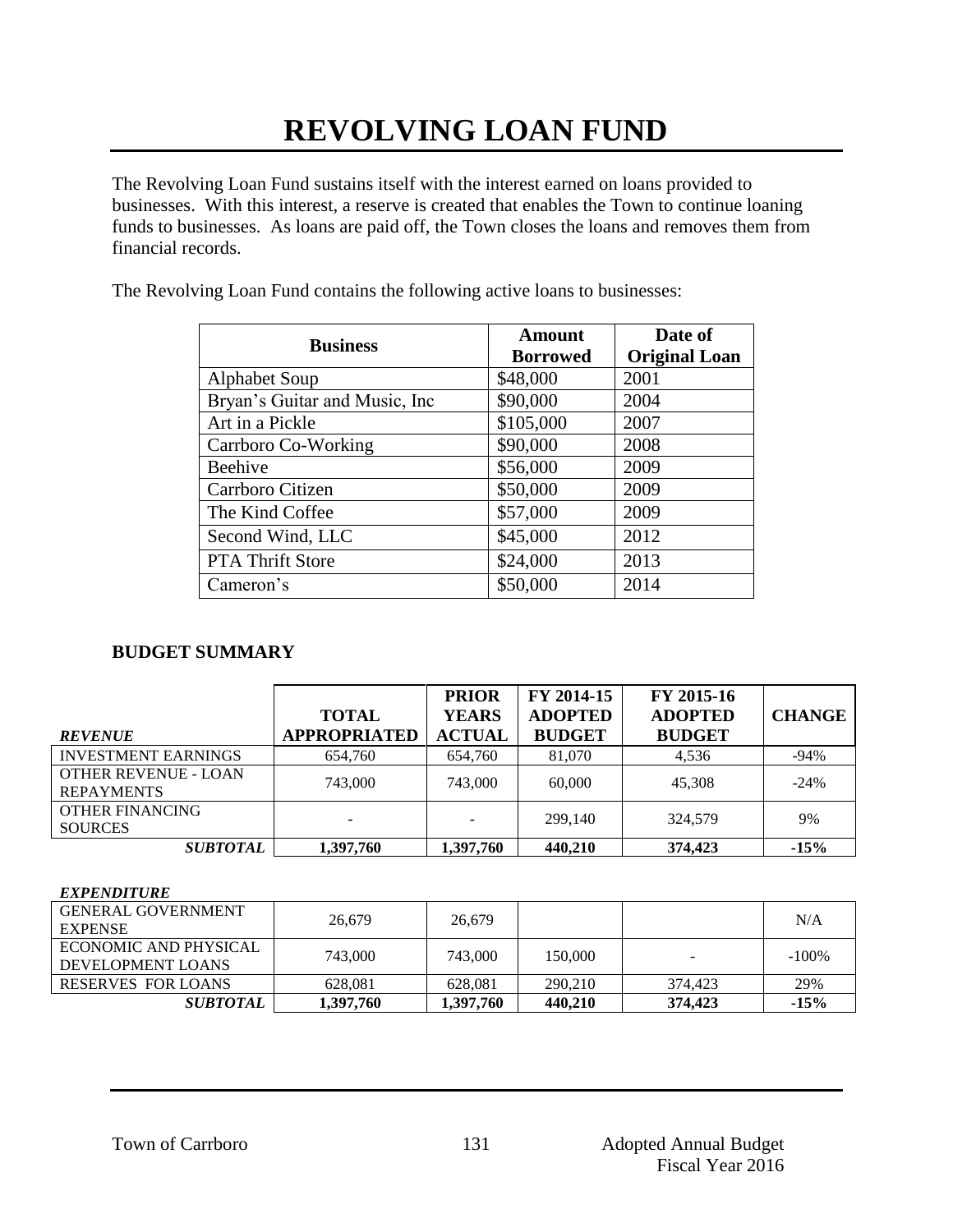# **ENERGY EFFICIENCY REVOLVING LOAN FUND**

The Energy Efficiency Revolving Loan was started in 2010 with US Department of Energy funds through a grant to Southeastern Energy Efficiency Alliance (SEEA) for the Town to implement a small business energy efficiency revolving loan fund with the goal of increasing energy efficiency in commercial buildings.

#### **BUDGET SUMMARY**

| <b>REVENUE</b>                            | <b>TOTAL</b><br><b>APPROPRIATED</b> | <b>PRIOR</b><br><b>YEARS</b><br><b>ACTUAL</b> | FY 2014-15<br><b>ADOPTED</b><br><b>BUDGET</b> | FY 2015-16<br><b>ADOPTED</b><br><b>BUDGET</b> | <b>CHANGE</b> |
|-------------------------------------------|-------------------------------------|-----------------------------------------------|-----------------------------------------------|-----------------------------------------------|---------------|
| <b>INVESTMENT EARNINGS</b>                |                                     |                                               | 7.764                                         | 2.274                                         | $-71%$        |
| OTHER REVENUE - LOAN<br><b>REPAYMENTS</b> | 7.128                               |                                               | 20,908                                        | 9,668                                         | $-54%$        |
| <b>OTHER FINANCING</b><br><b>SOURCES</b>  | 100,000                             | 128.128                                       | -                                             | 45,896                                        | N/A           |
| <b>SUBTOTAL</b>                           | 107,128                             | 128,128                                       | 28,672                                        | 57,838                                        | 102%          |

#### *EXPENDITURE*

| <b>GENERAL GOVERNMENT</b> |         |         |        |        |          |
|---------------------------|---------|---------|--------|--------|----------|
|                           |         |         |        |        |          |
| <b>EXPENSE</b>            |         |         |        |        | N/A      |
| <b>ECONOMIC AND</b>       |         |         |        |        |          |
| <b>PHYSICAL</b>           | 107.128 | 107.128 | 28.672 | -      |          |
| DEVELOPMENT LOANS         |         |         |        |        | $-100\%$ |
| <b>RESERVES</b>           | -       |         |        | 57,838 | N/A      |
| <b>SUBTOTAL</b>           | 107.128 | 107.128 | 28,672 | 57,838 | 102%     |

Below is a list of active Energy Efficiency Revolving Loan Fund loans:

| <b>Business</b>                  | <b>Amount</b><br><b>Borrowed</b> |  |  |
|----------------------------------|----------------------------------|--|--|
| <b>Surplus Sids</b>              | 30,000.00                        |  |  |
| Sophie Piesse                    | 7,000.00<br>\$                   |  |  |
| LB Bradley                       | 7,000.00<br>\$                   |  |  |
| <b>Dispute Settlement Center</b> | 35,000.00                        |  |  |
| The Arts Center                  | 28,128.00                        |  |  |